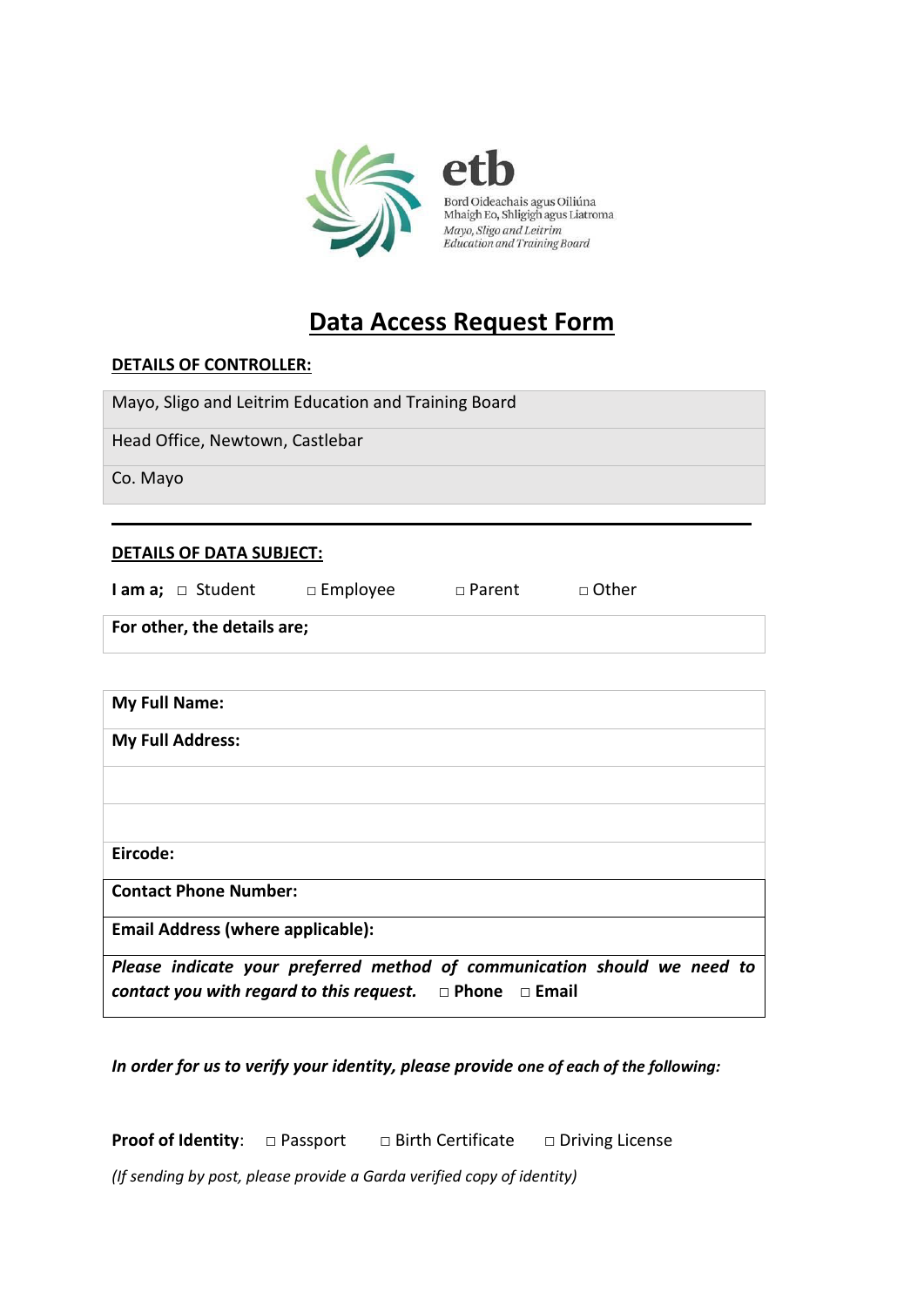**Proof of Address:** □ Utility bill □ Official Correspondence

*(dated within the last 6 months)* 

**Note**: **Proof of the applicant's identity is required to ensure that the person making this request is acting legitimately within sections 91(3) or 92(5) of the** *Data Protection Act 2018.* 

## **Details of my request**

**I am seeking to; □ Access my personal data □ Rectify my personal data** 

 **□ Erase my personal data □ Obtain data about my child (<18)**

#### **For access**

I am requesting information relating to (e.g. personal file, emails between the following dates).

#### **Previous request:**

I have made a data access request to this Controller or Processor before, *(*please insert approximate date)

## **For rectification:**

The information I believe to be incorrect and the alteration I would like made to my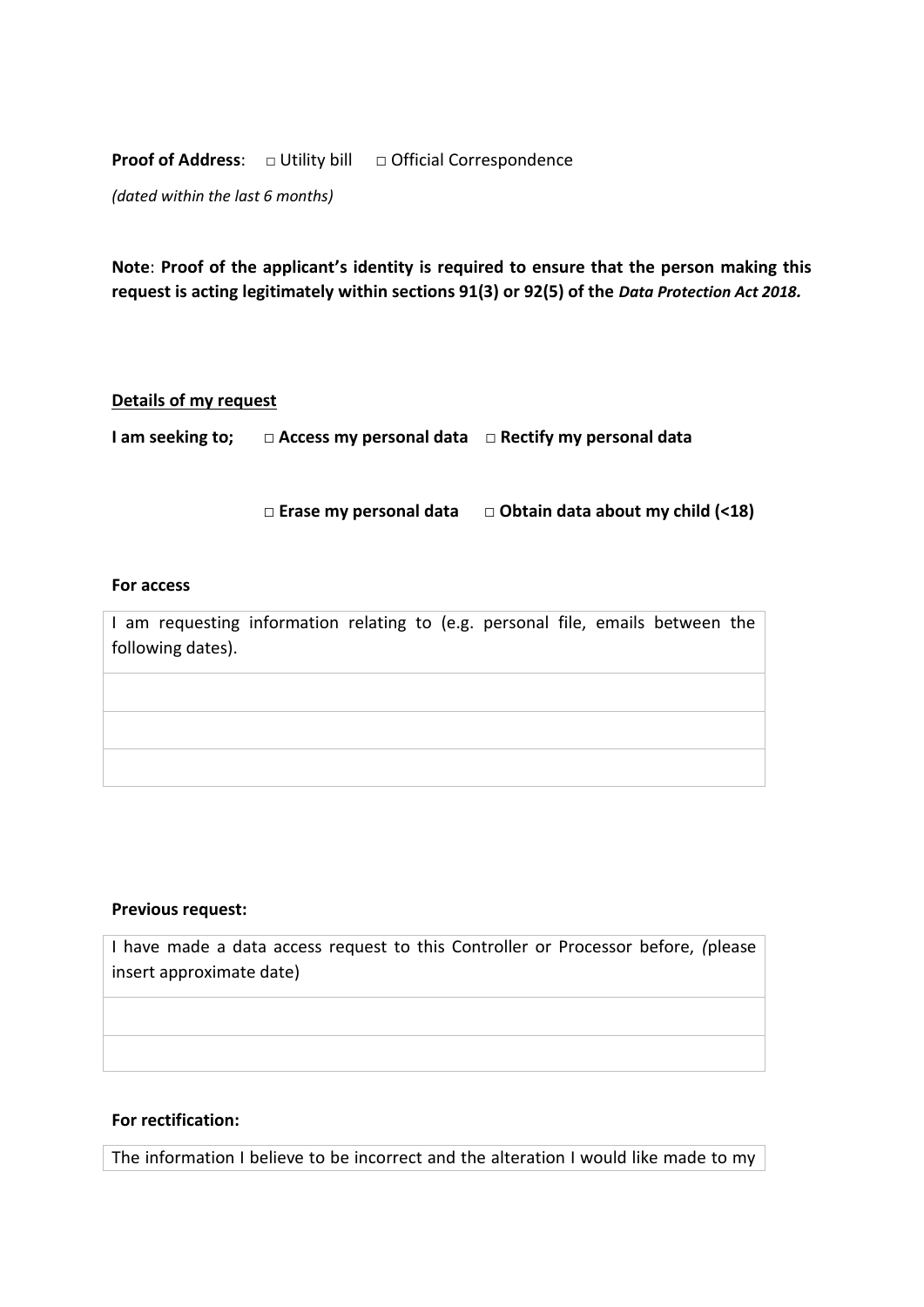| personal data is: |  |  |  |
|-------------------|--|--|--|
|                   |  |  |  |
|                   |  |  |  |
|                   |  |  |  |

#### **For erasure:**

I wish my personal data to be erased (under section 92(3) of the Data Protection Act 2018) because I believe that;

- $\Box$  My data is inaccurate and not kept up to date
- $\Box$  My data is being processed unlawfully or unfairly
- $\Box$  My data is not being collected for one or more specified, explicit and legitimate purpose
- $\Box$  My data is being processed in manner incompatible with its purpose
- $\Box$  The amount of my data being processed is excessive
- $\Box$  My data being processed is irrelevant or inadequate
- $\Box$  My data is kept for longer than is necessary for the purposes of the processing
- $\Box$  My data is not securely held
- $\Box$  There is no legal basis for processing my data
- $\Box$  I just want to withdraw my consent and no longer have my personal data processed
- $\Box$  My data falls under a special category and I did not or no longer consent to it being processed
- $\square$  Other

For other, more details are;

The elements of the information that I would like erased are: